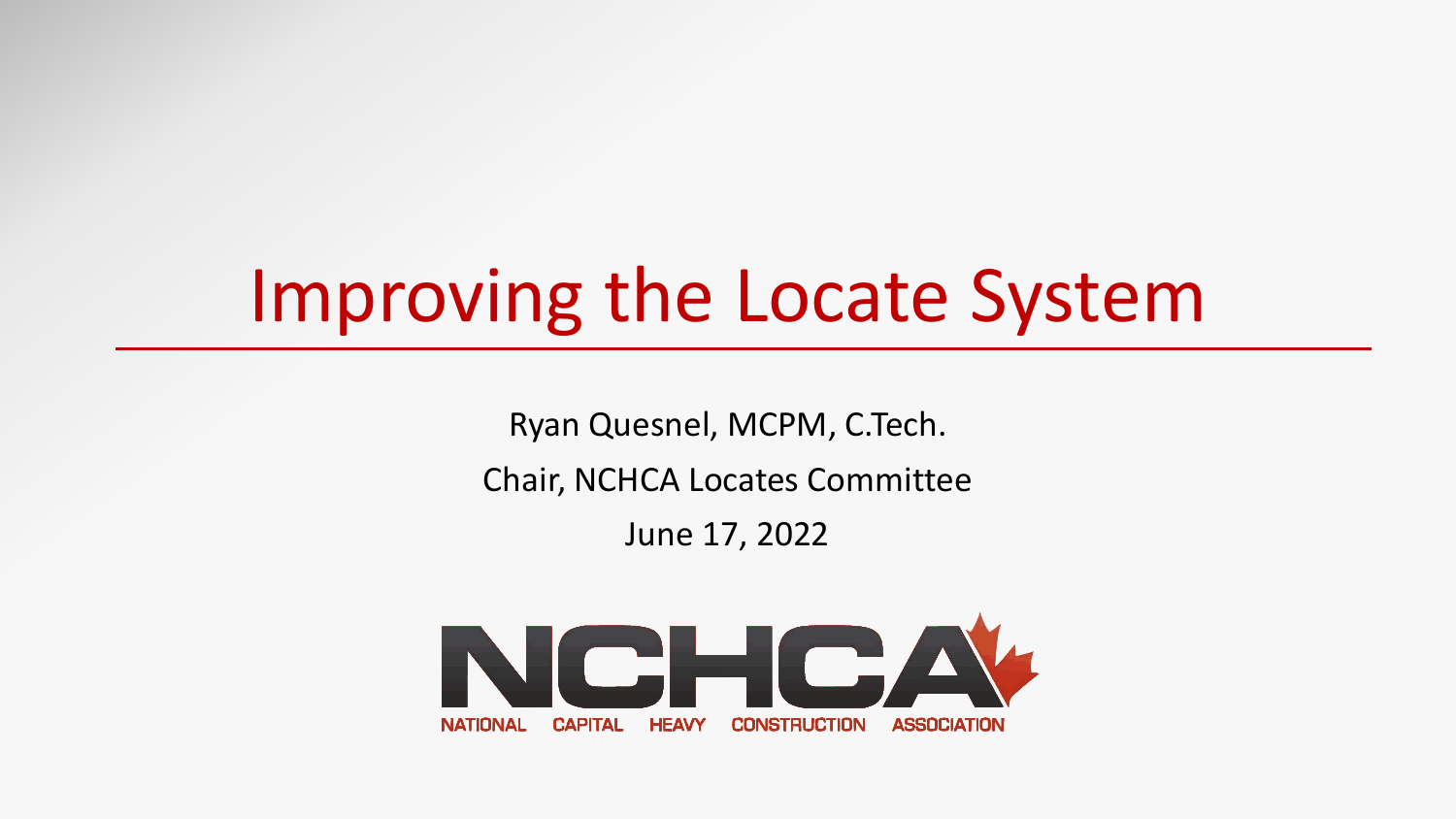## Priority concerns

- 1. Late locates and impact to projects
- 2. Suspended tickets and phone wait times to resolve
- 3. Inaccurate locates
- 4. Inability to reach individual locator, or no return calls
- 5. Validity periods
- 6. Unclear or unwritten policies and procedures for each locate provider
- 7. Unclear escalation processes for each locate provider

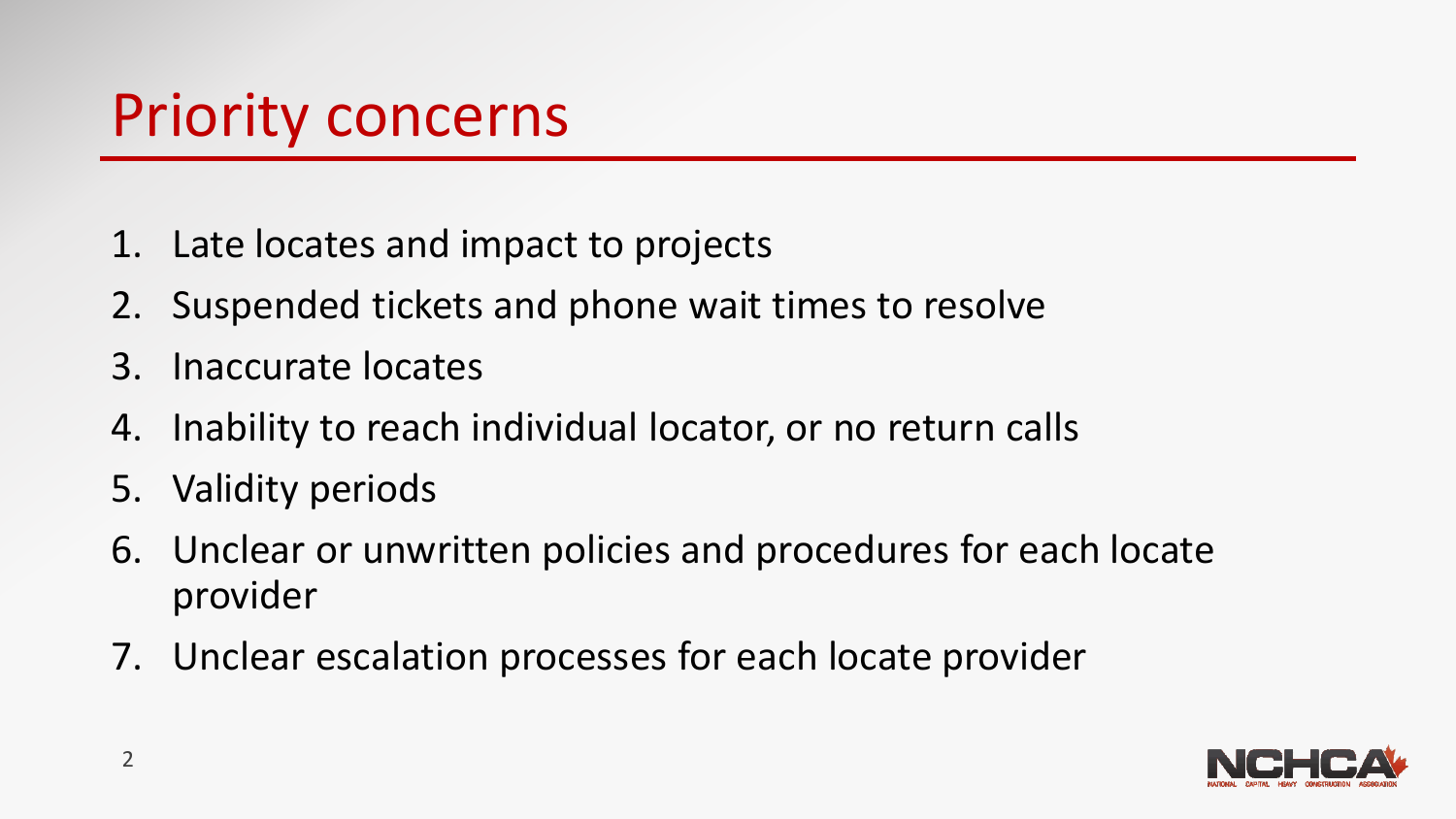#### Late locates

Late locates continues to be a very significant ongoing problem:

- Information received from our members is that locates are chronically late.
- In fact, it is worse this year than in previous years.
- Locates are commonly 15 days overdue or more. Some are 45 to 60 days overdue.
- This is the most important issue faced by contractors and other project stakeholders.

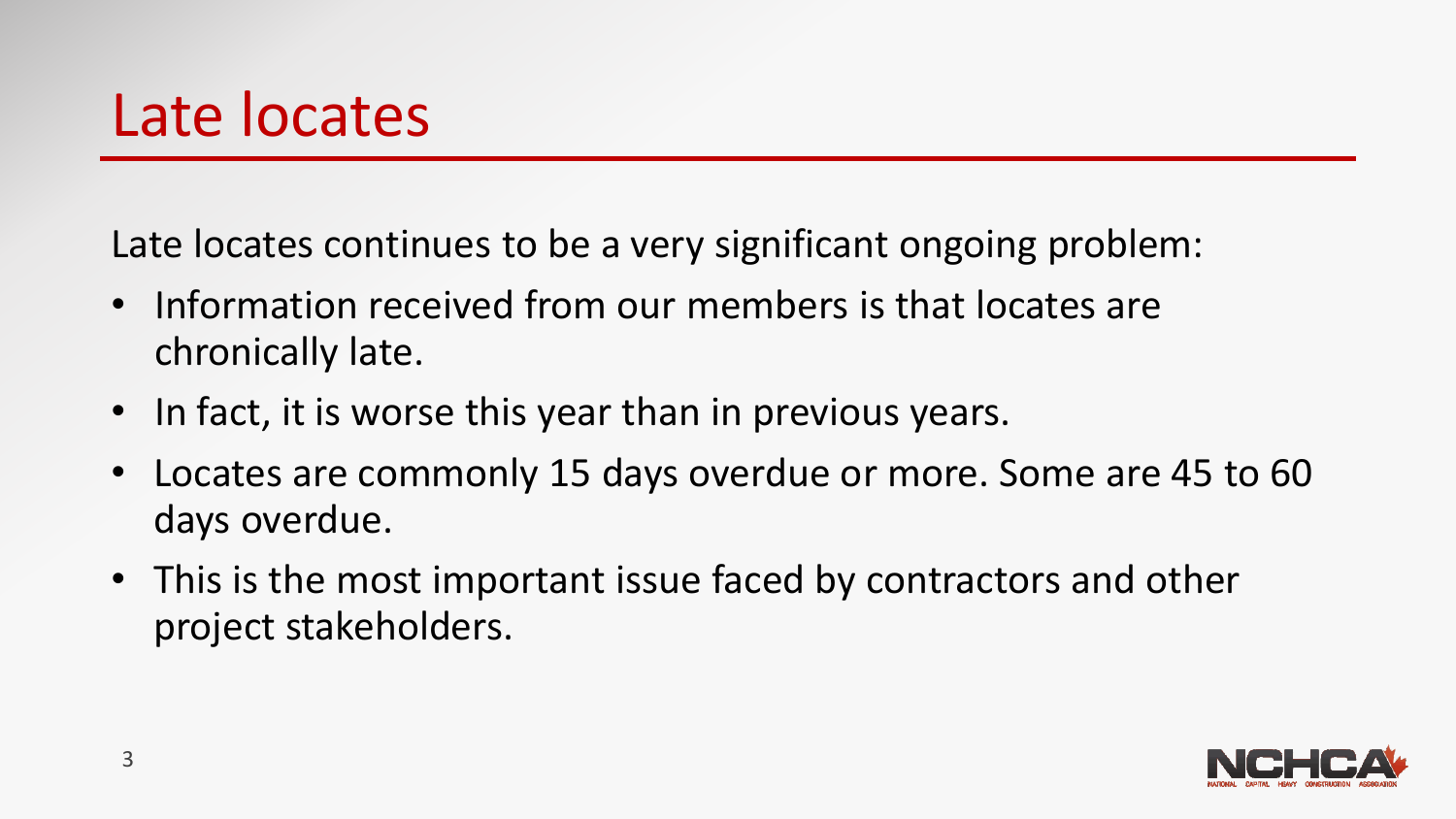#### Late locates - Impacts

- They delay project start dates.
- Create un-predictable timelines that make booking project resources and obtaining permits/approvals with defined start and finish dates very difficult.
- Often results in time spent cancelling and re booking and/or demobilization.
- Late locates can force the contractor to change the desired work flow creating inefficiencies.
- Lost and unrecoverable working days.

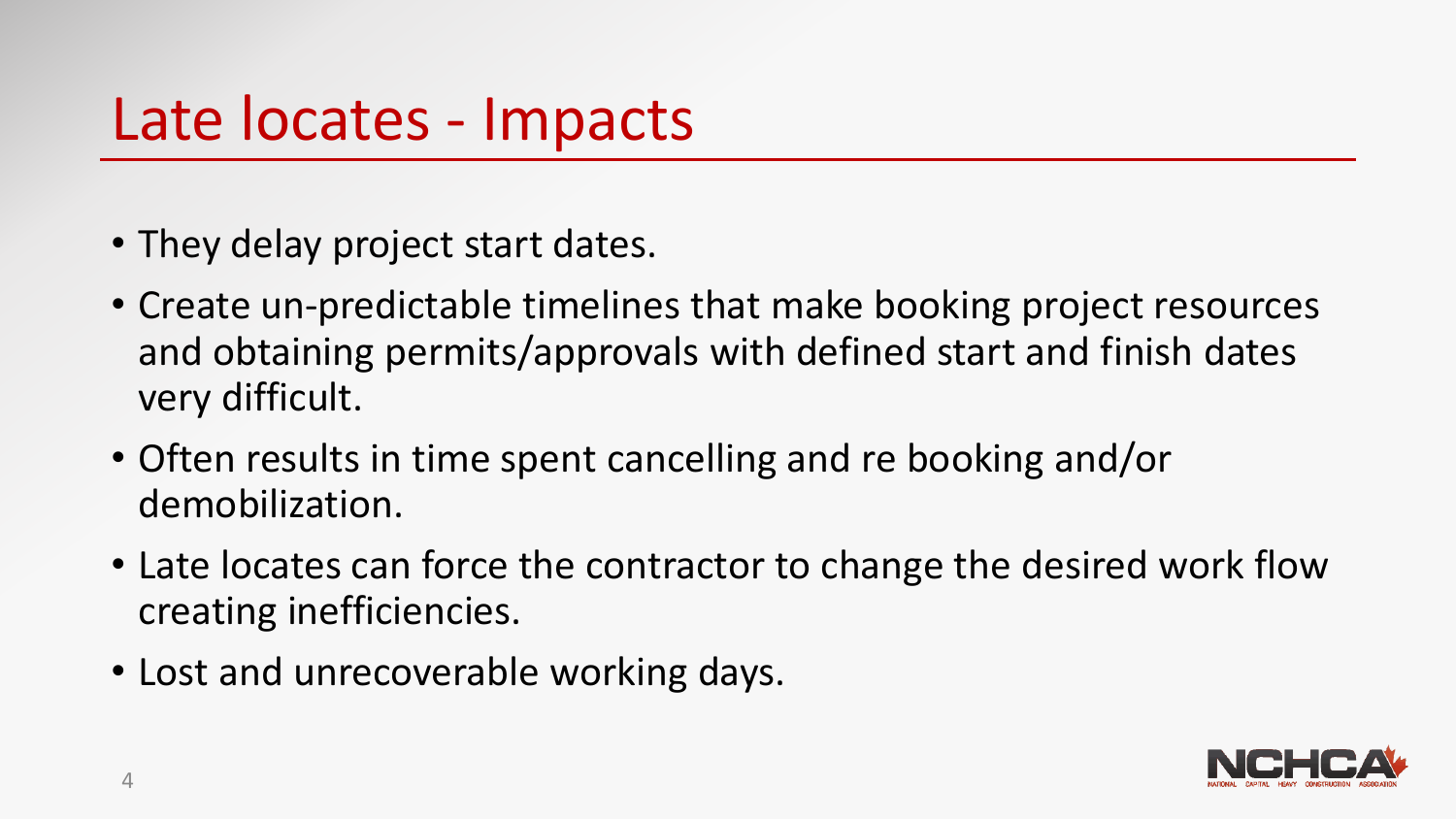## Suspended tickets

- Tickets can be suspended without notice by ON1Call for up to two days.
- Phone wait times with Ontario One Call to clear suspended tickets up to 13 hours with 3-4 hours being common.
- This ties up company personnel which would otherwise be focused on critical projects or other value-added tasks.
- This compounds the issue with late locates.

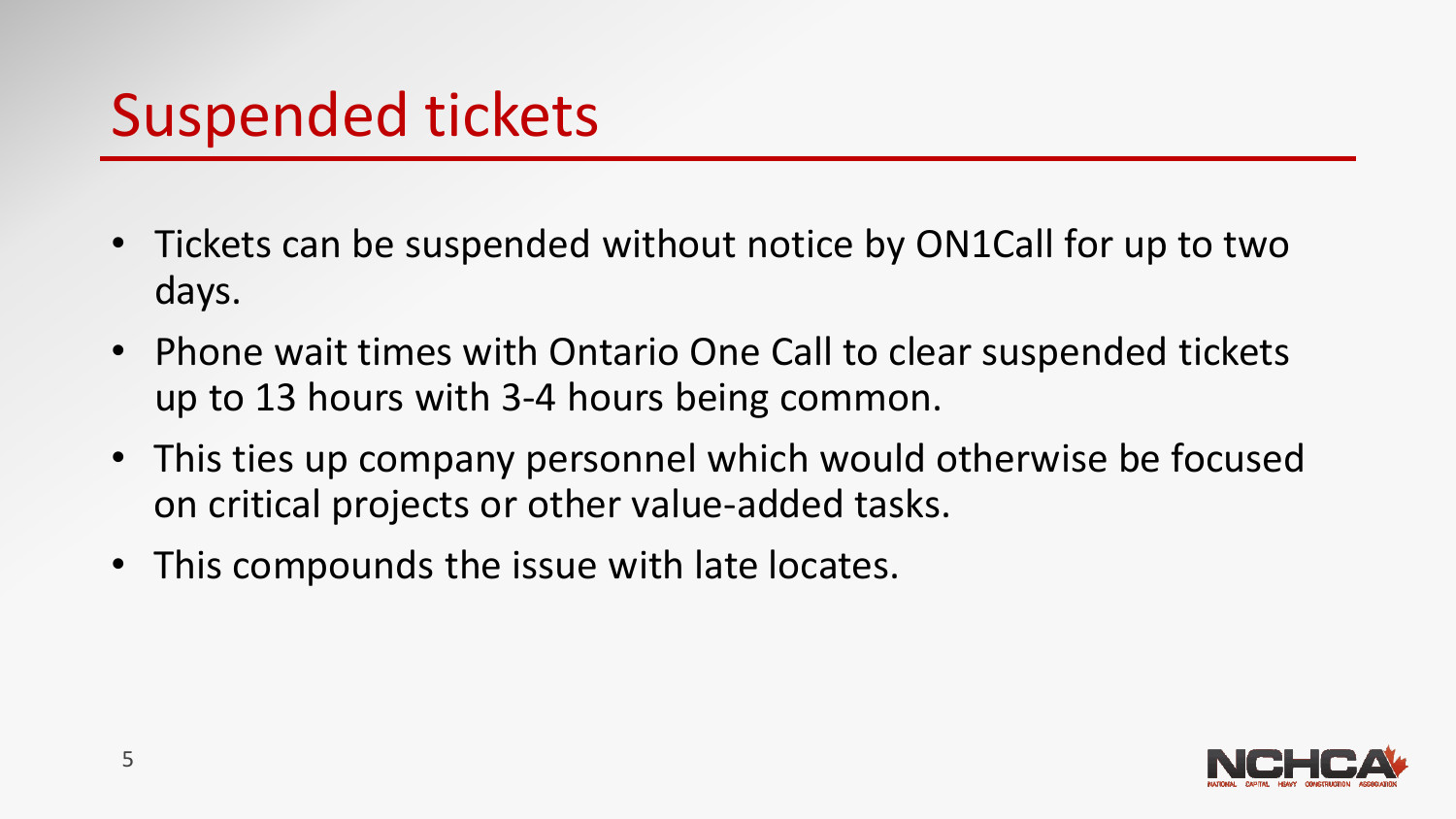#### Inaccurate locates

- Once a locate is received and it's discovered that a specific area or utility was missed it's difficult and sometimes impossible to rectify on the existing ticket.
- A return visit is often required by the locator, and sometimes a new ticket request is necessary.

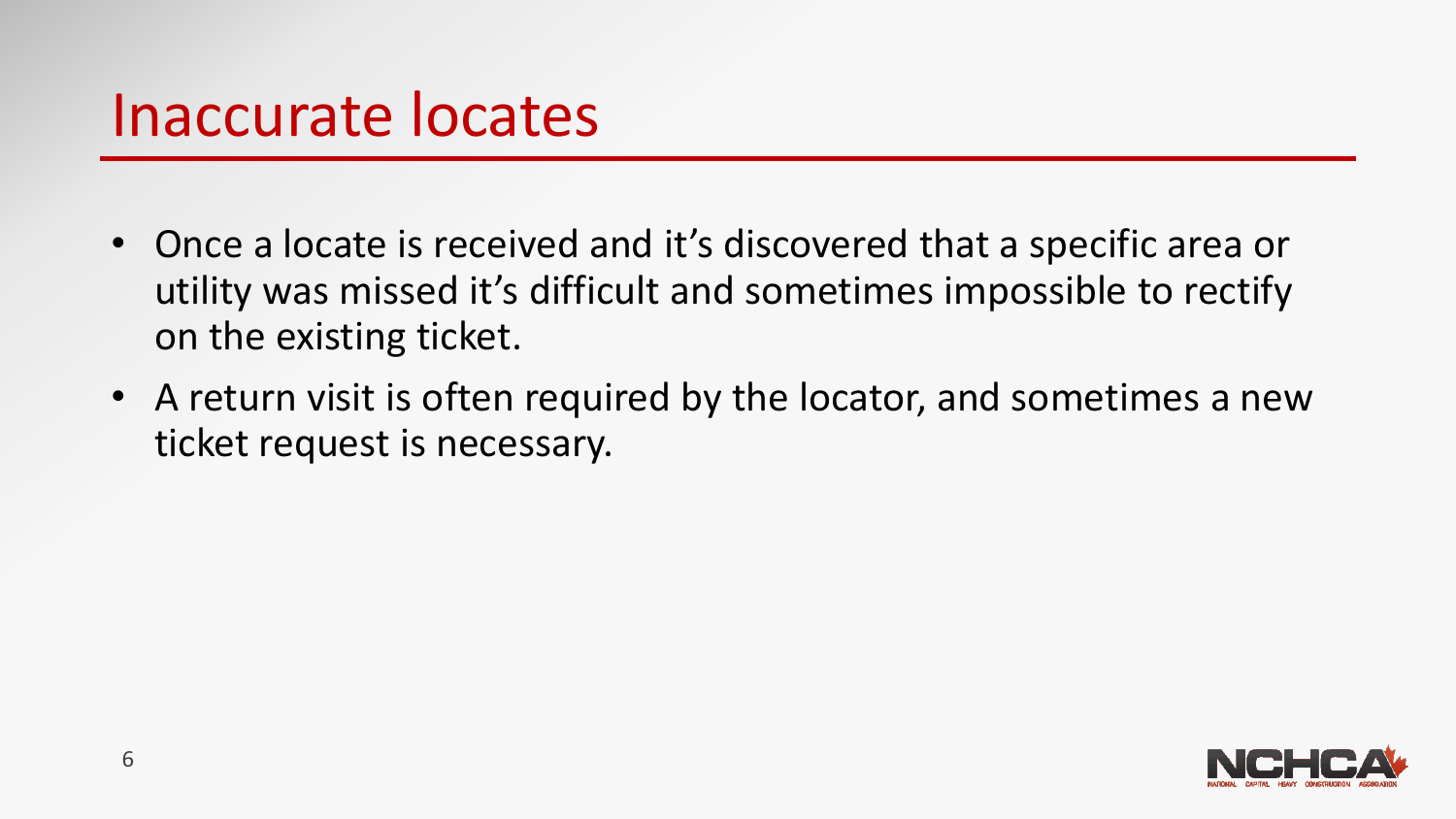#### Inability to reach locator

- Some utility locators have not been providing contact information for the actual locator assigned to the ticket.
- Messages are sometimes relayed through the call in line and it's unclear whether it made it to the locator in he field.
- Call backs from the call in centers and and/or the individual locators are not consistent.

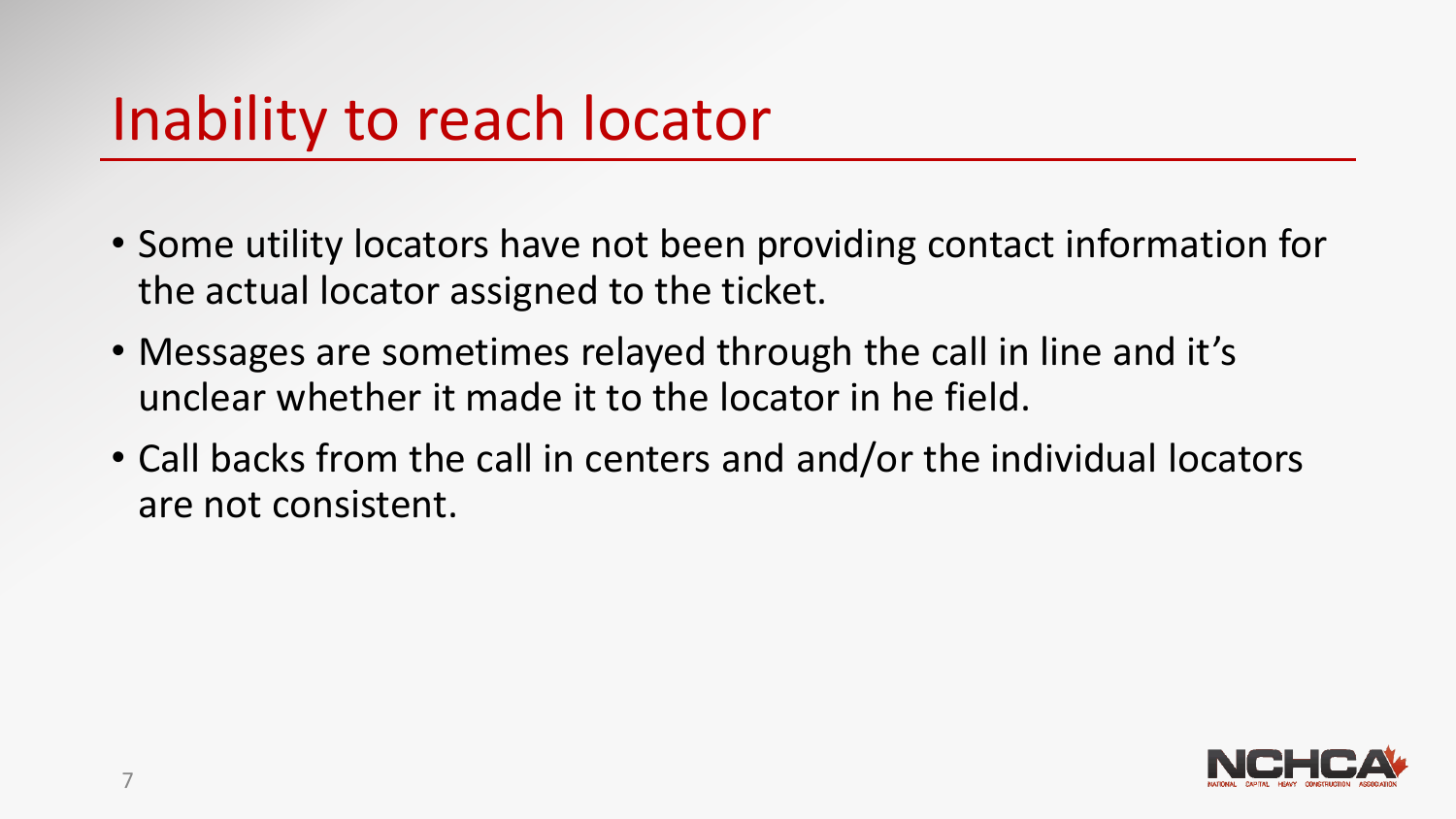## Validity periods

- The new legislation requires that locates be valid for 60 days, however, locates may expire on different dates depending on when they were completed.
- Staggered utility locate expiry dates within a ticket create complications with the validity period and calling in relocates.

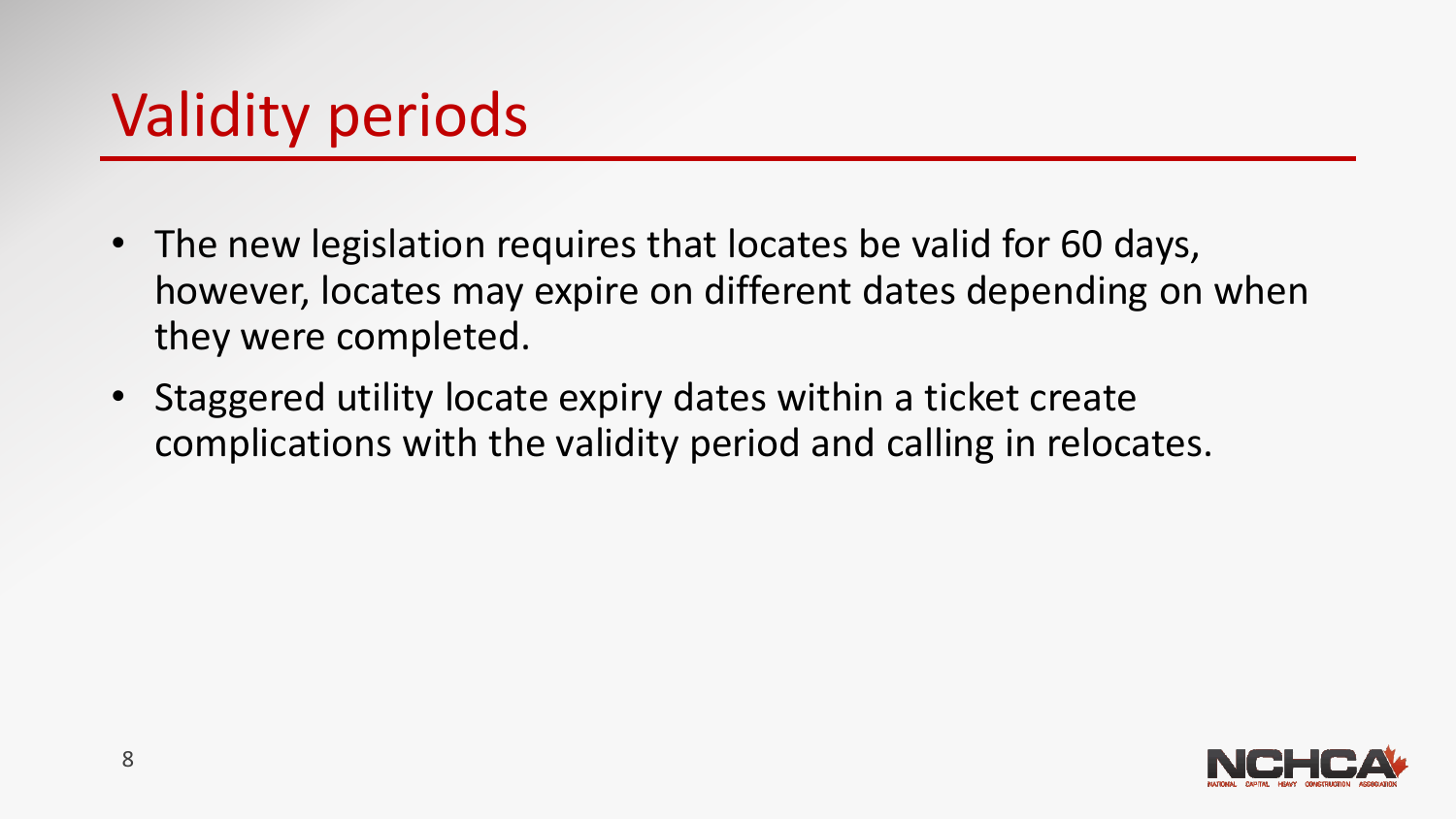### Unclear policies & procedures

- Unclear or unwritten policies and procedures, such as managing suspended tickets and escalation procedures impact on contractors ability to manage their projects.
- Cleary defined procedures are required for each utility locator.

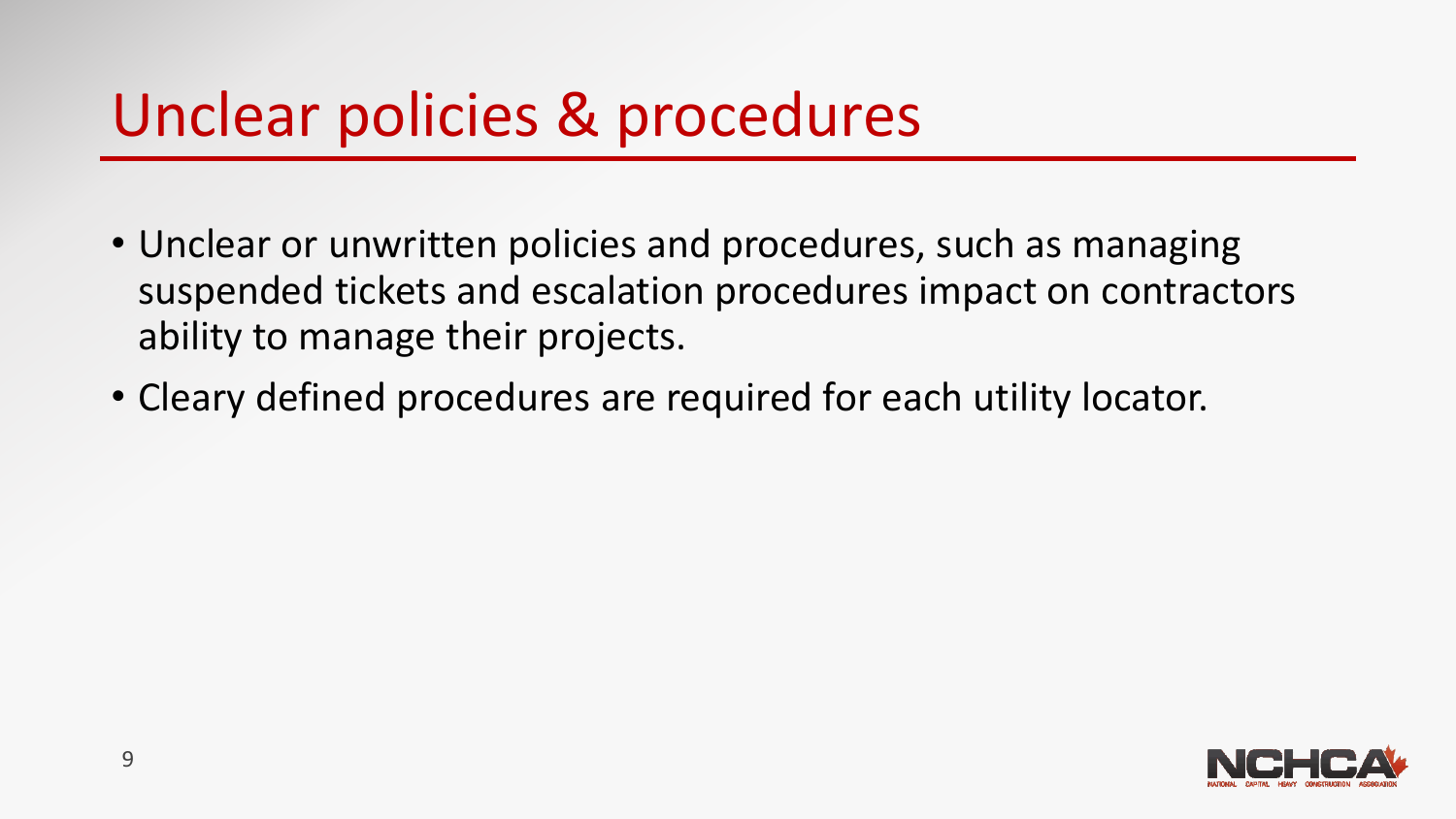## Suggestions & next steps

- Register late locates so that we have a better understanding of the extent of the problem.
- Track locate delivery so that we are in a better position to submit delay claims.
- Ensure those calling in locates are properly trained and instructed.
- Completing the Professional Locate Administrator Course (PLAC) through ON1Call and getting guidance from experienced staff is essential.
- Open discussion with utility locators to confirm if there are best practices that can be followed while calling in locates in order to provide them with tickets that are the easiest and most efficient to execute.

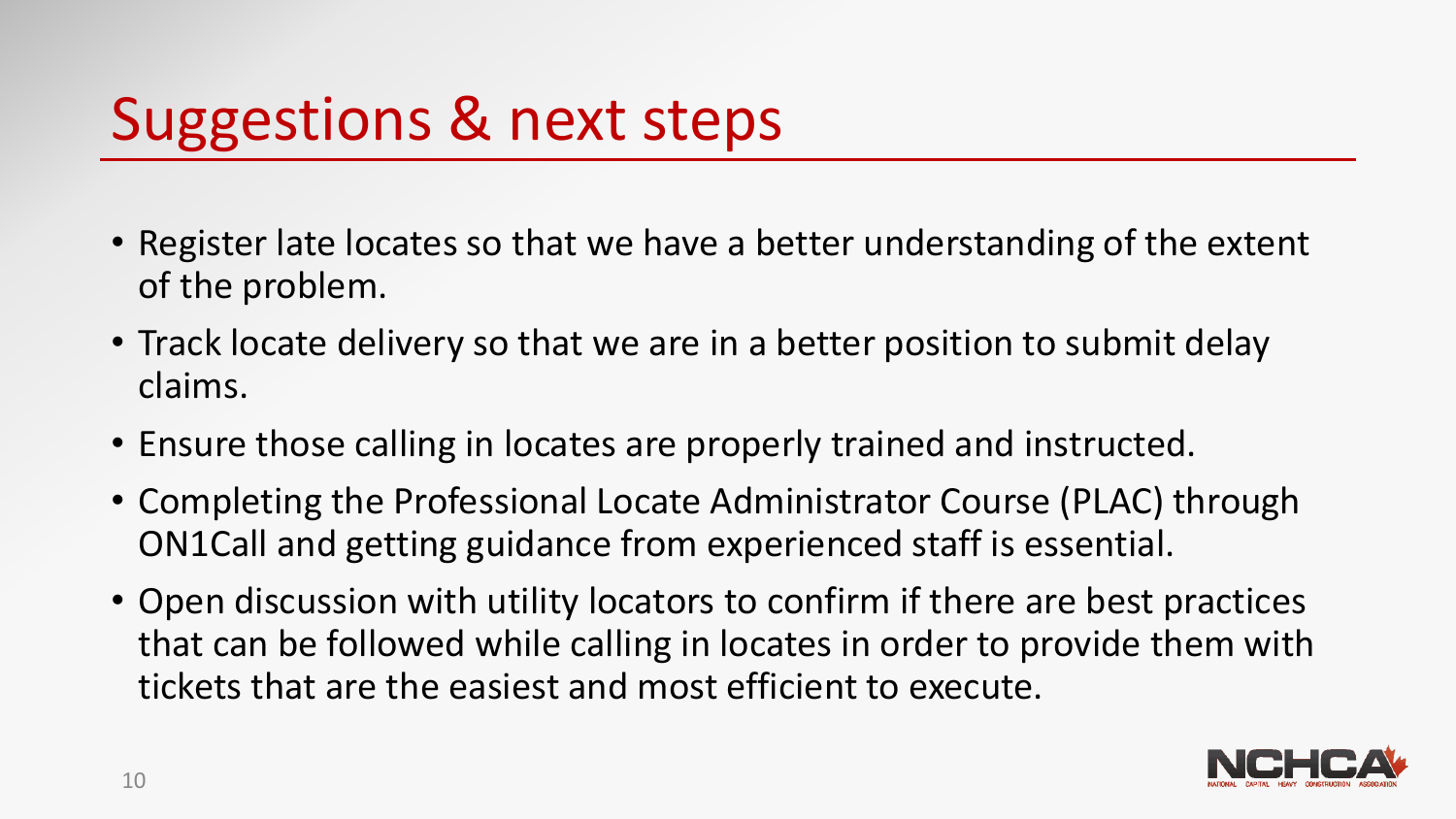# Closing remarks

- We appreciate the opportunity to collaborate with our locate system partners.
- We are pleased to see meaningful improvements implemented by *Bill 93, Getting Ontario Connected Act* such as
	- the ability to share locates
	- the ability to claim against infrastructure owners who provide inaccurate locates or do not provide locates within the prescribed timeline
	- A 60 day minimum validity period
- Through meaningful dialogue and cooperation we **can** make a positive impact to our locate challenges in the short term.